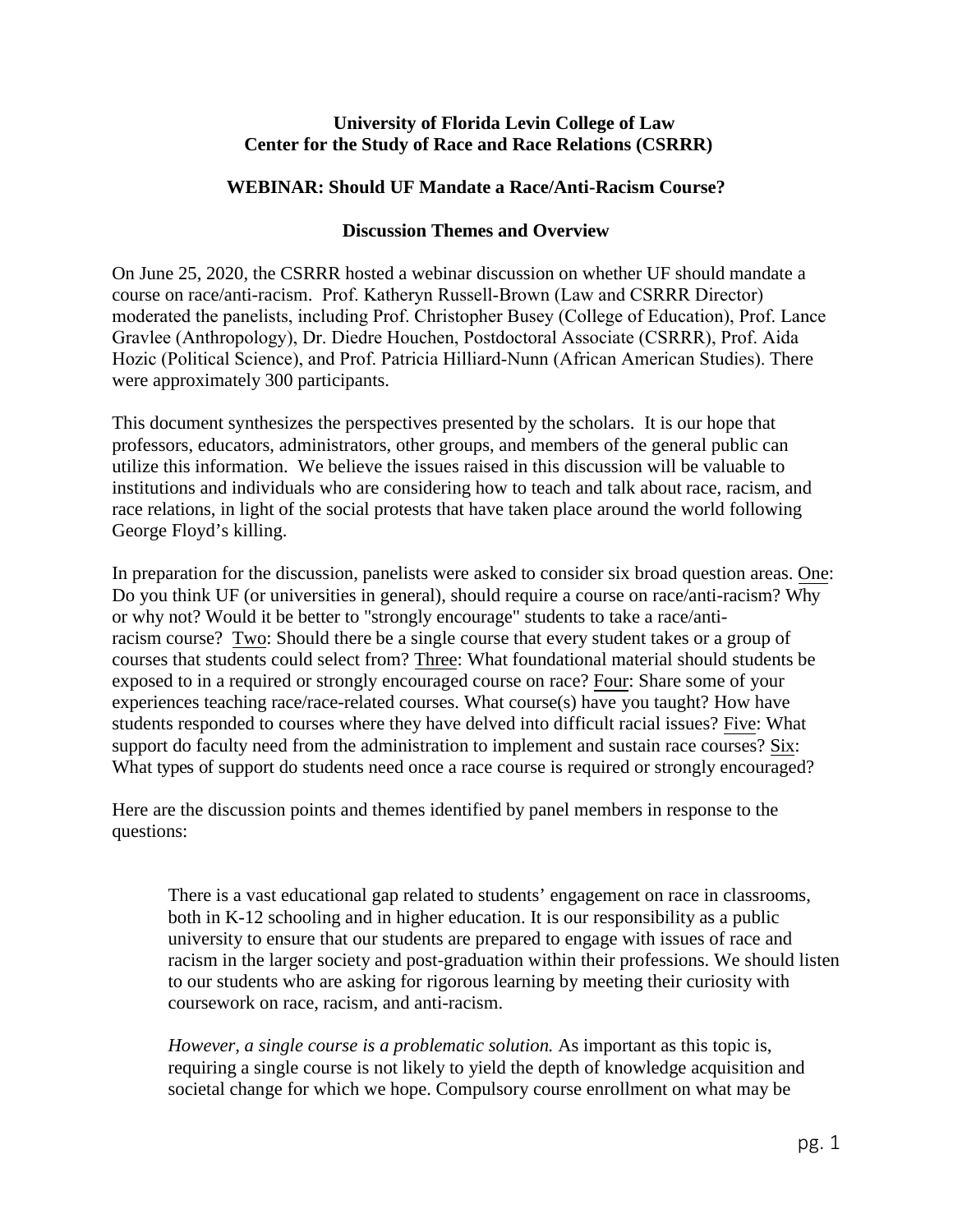perceived as a controversial topic is not the best learning environment for students and teachers. In fact, this format could foster negative engagement. Further, a one semesterlong course can only cover a small number of race and race-related topics.

Infusing Race and Racism across the Disciplines

Concerning coursework, UF should instead infuse race, racism, and racial literacy within the general education program, specifically the new [Quest program](http://undergrad.aa.ufl.edu/uf-quest/) at UF and within the coursework of all academic disciplines. We should explore the creation of a universitywide requirement for students to take at least one such course before graduation.

*This social moment challenges universities to investigate the nexus of racialized histories and oppression—especially that of its institution.*

The UF community—faculty, students, staff and the local community, is also asking questions related to surveillance, gendered racism, racial capitalism, neoliberalism, neocolonialism, and the prison industrial complex. New curriculum should be broad enough to engage these issues as well.

Supporting Faculty Engagement on Race, Racism, and Anti-Racism

#### Professional Development

Offering coursework focused on race and infusing racial analyses within academic disciplines requires universities to invest in professional development for faculty.

# *We look to the University's administration to create a structure for faculty professional development related to race, racism, pedagogy, and curriculum.*

Developing this structure should be done in collaboration with the Center for the Study of Race and Race Relations and other units focused on Ethnic Studies such as the African American Studies Program and the Centers for Latin American Studies and African Studies and departments that already have faculty engaged in this work.

#### Incentives and Service Allocations

Three steps UF should take: (a) Provide incentives for faculty to develop new courses on race in their departments and colleges, such as the CSRRR Course Development Grants; (b) Decrease the service allocations for faculty members who engage with race in teaching and mentoring with race coursework and race/racism based professional development for the University and (c) Recognize and reward the scholarly and emotional labor invested in teaching and researching on issues of race, racism, and antiracism. For instance, allow sabbaticals for this work, provide research assistance, such as RAs and make funds available from professional development accounts and other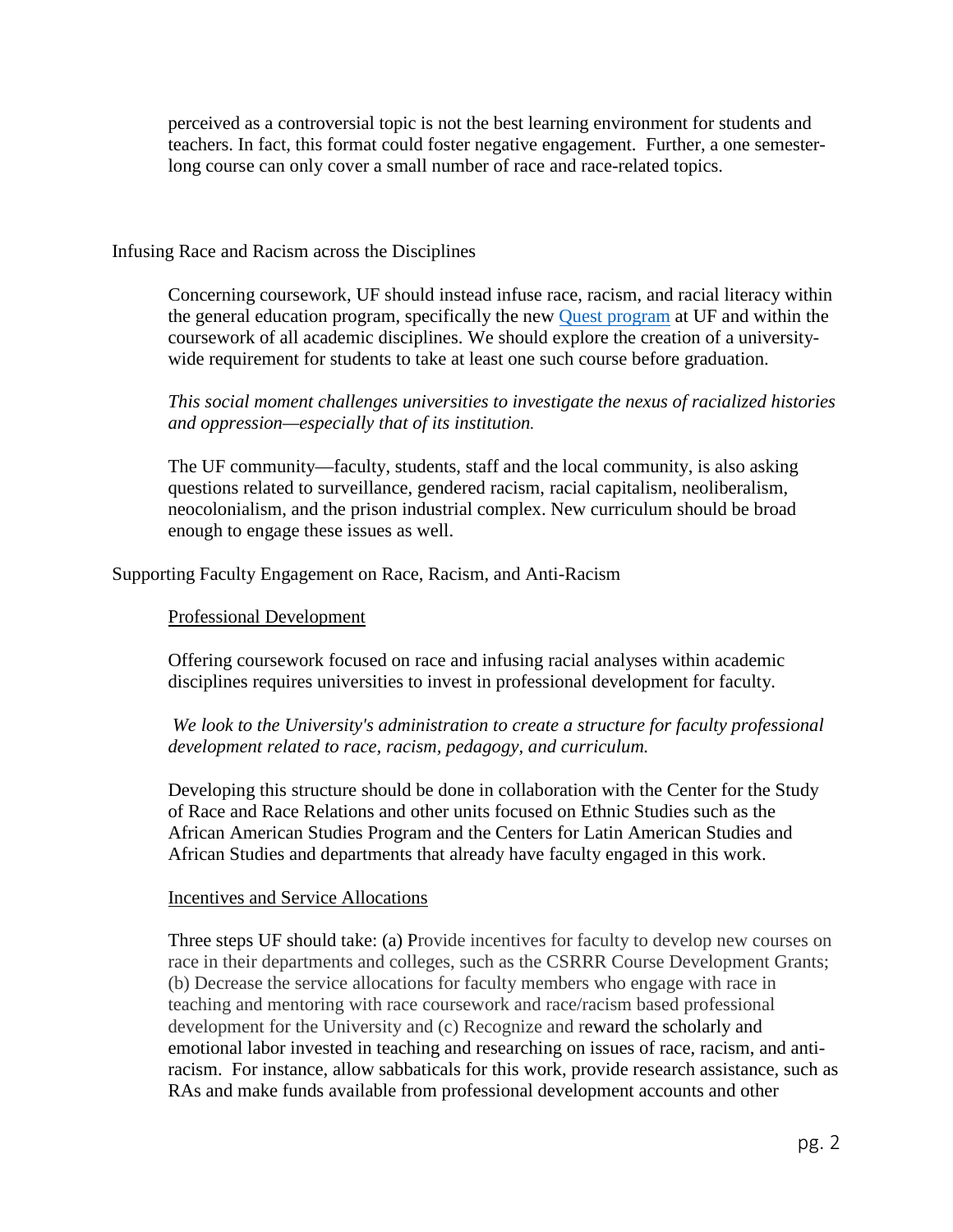resources for networking (travel, lecture series, conferences) that could benefit the entire UF community.

## Hiring, Tenure, and Promotion

In addition to professional development and coursework, faculty need institutional structures that attend to racial inequity for personnel. In particular, we ask for an investigation to understand how the University of Florida's pay system and the allocation of service obligations are distributed along racial lines.

What initiatives will the University undertake to recruit hire and retain Black and Indigenous faculty, with specific focus on Critical Race Studies (across disciplines and in departments focused on the study of race/racial inequalities/racism?

Our University must also recognize the existence of a deep racial divide between our staff members, faculty and administrators and acknowledge the often invisible essential labor of Black and Indigenous people of color workers who maintain our campus

### Investing in Broad Structural Change at UF

#### Curriculum Transformation

- $\triangleright$  Engage with faculty working on race, racial inequalities, and racism in the review and approval of Quest courses focusing on those issues to prevent sanitization and address/redress discomforts of surveillance in the process.
- $\triangleright$  Create "anti-racist curricula" and advocate for the development of an undergraduate minor or certificate program in anti-racist studies.
- $\triangleright$  Advocate for revisions of the Civics Requirement (Florida requirement) to incorporate race/racial inequalities/racism in the courses required for its satisfaction and the test.

#### Institutional Transformation

- Create an African American Studies Department
- Create Departments of Ethnic and Racial Studies
- $\triangleright$  Invest in community outreach, program development, and foster deep connections with the City of Gainesville, which remains segregated and reward faculty, programs and departments which engage in such activities